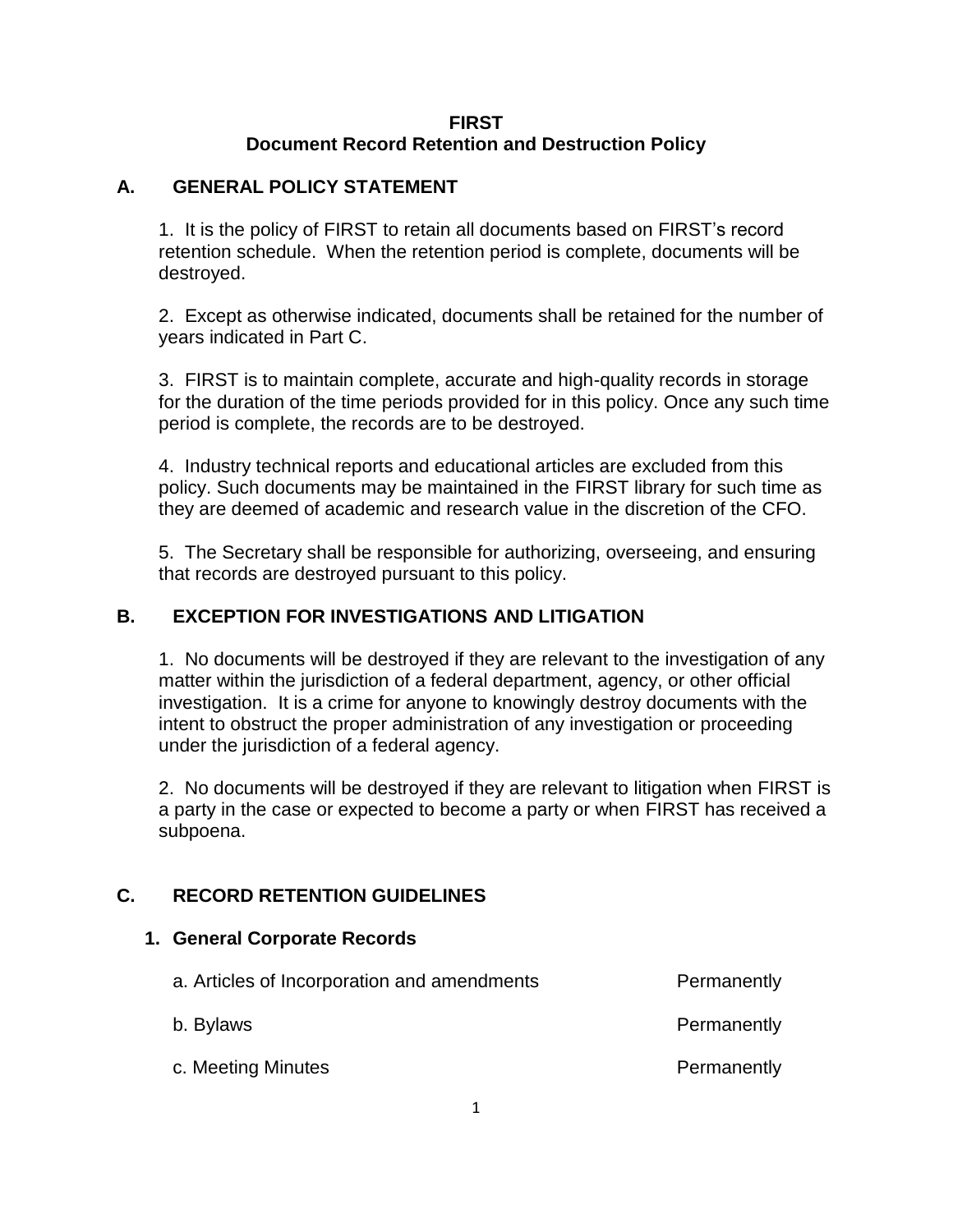| d. Patents, trademark registrations, copyright registrations                                                                                                                                 | Permanently                                 |
|----------------------------------------------------------------------------------------------------------------------------------------------------------------------------------------------|---------------------------------------------|
| e. Property records (including leases, deeds, easements,<br>rights of way, appraisals, costs                                                                                                 | Permanently                                 |
| f. Membership applications                                                                                                                                                                   | Minimum<br>Membership term,<br>plus 1 year* |
| *Departing members have the right to request their application be destroyed 1 year after<br>dropping. The term also applies to applications that are not accepted.                           |                                             |
| g. Correspondence relating to member discipline matters                                                                                                                                      | Membership<br>term plus 5 years             |
| h. Contracts (not otherwise specified herein)                                                                                                                                                | Life of Contract<br>plus 3 years            |
| <i>i.</i> Event Registration Records                                                                                                                                                         | 3 years past event                          |
| 2. Accounting, Finance and Tax Records                                                                                                                                                       |                                             |
| a. Income tax returns and filings                                                                                                                                                            | Permanently                                 |
| b. Audit reports of accountants                                                                                                                                                              | Permanently                                 |
| c. Cash books                                                                                                                                                                                | Permanently                                 |
| d. Charts of accounts<br>A chart of accounts is a listing of the names of the accounts that a company has identified and<br>made available for recording transactions in its general ledger) | Permanently                                 |
|                                                                                                                                                                                              |                                             |
| e. Federal, state and local tax bills and statements                                                                                                                                         | 3 years                                     |
| f. Schedules, ledgers and other supporting documentation<br>for financial statements and tax forms                                                                                           | 7 years                                     |
| g. Bank reconciliations                                                                                                                                                                      | 3 years                                     |
| h. Checking records, including account statements, check<br>register and canceled checks (see exception below)                                                                               | 3 years                                     |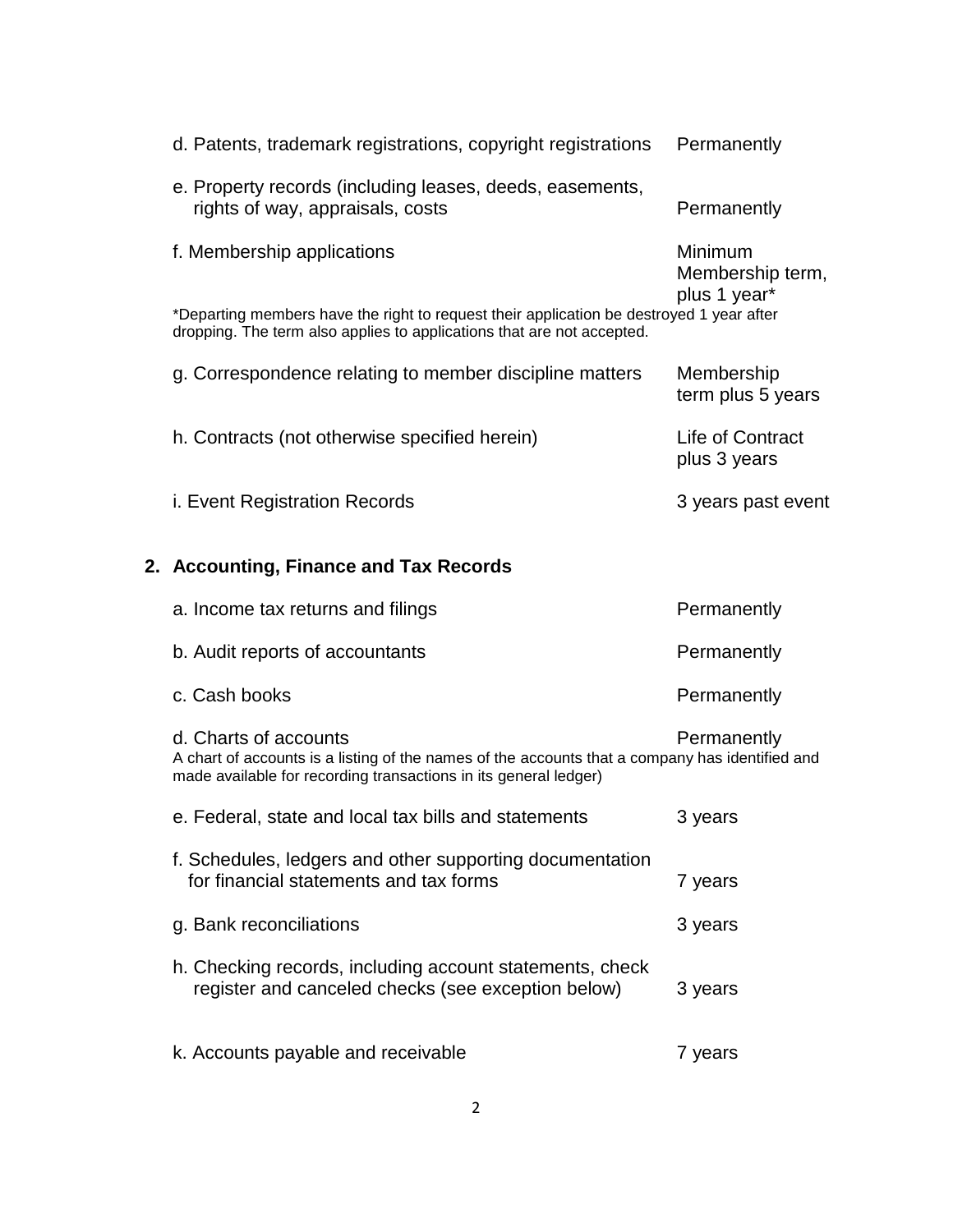| I. End-of-year financial statements                                              | Permanently |
|----------------------------------------------------------------------------------|-------------|
| m. Budget                                                                        | 3 years     |
| n. Banking records, including deposit and withdrawal<br>records, bank statements | 3 years     |
| o. Expense accounts and approvals                                                | 3 years     |
| p. Invoices to members, customers and vendors                                    | 7 years     |
| 3. Insurance                                                                     |             |
| a. Insurance records                                                             | Permanently |
| b. Accident reports                                                              | 7 years     |
| c. Appraisals                                                                    | 7 years     |

#### **4. Letters and Correspondence, General Guidelines**

### **a. Letters Kept for One to Twelve Months, Then Destroyed**

- i. Unimportant letters, form letters, and notes that require no acknowledgment or follow-up.
- ii. Letters of general inquiry and replies which complete a cycle of correspondence and have no value after possible reference from the correspondent within a reasonable period of time.
- iii. Letters requesting specific action such as name or address change, complaints which have no further value after changes are made or action taken.
- iv. Similar letters of various types which might be referred to shortly after they are received or written but which soon cease to have value unless further immediate correspondence ensues.

### **b. Letters to Be Kept One to Three Years**

- i. Letters relating to the establishment of credit/credit turn-downs.
- ii. Letters applying for employment with FIRST.